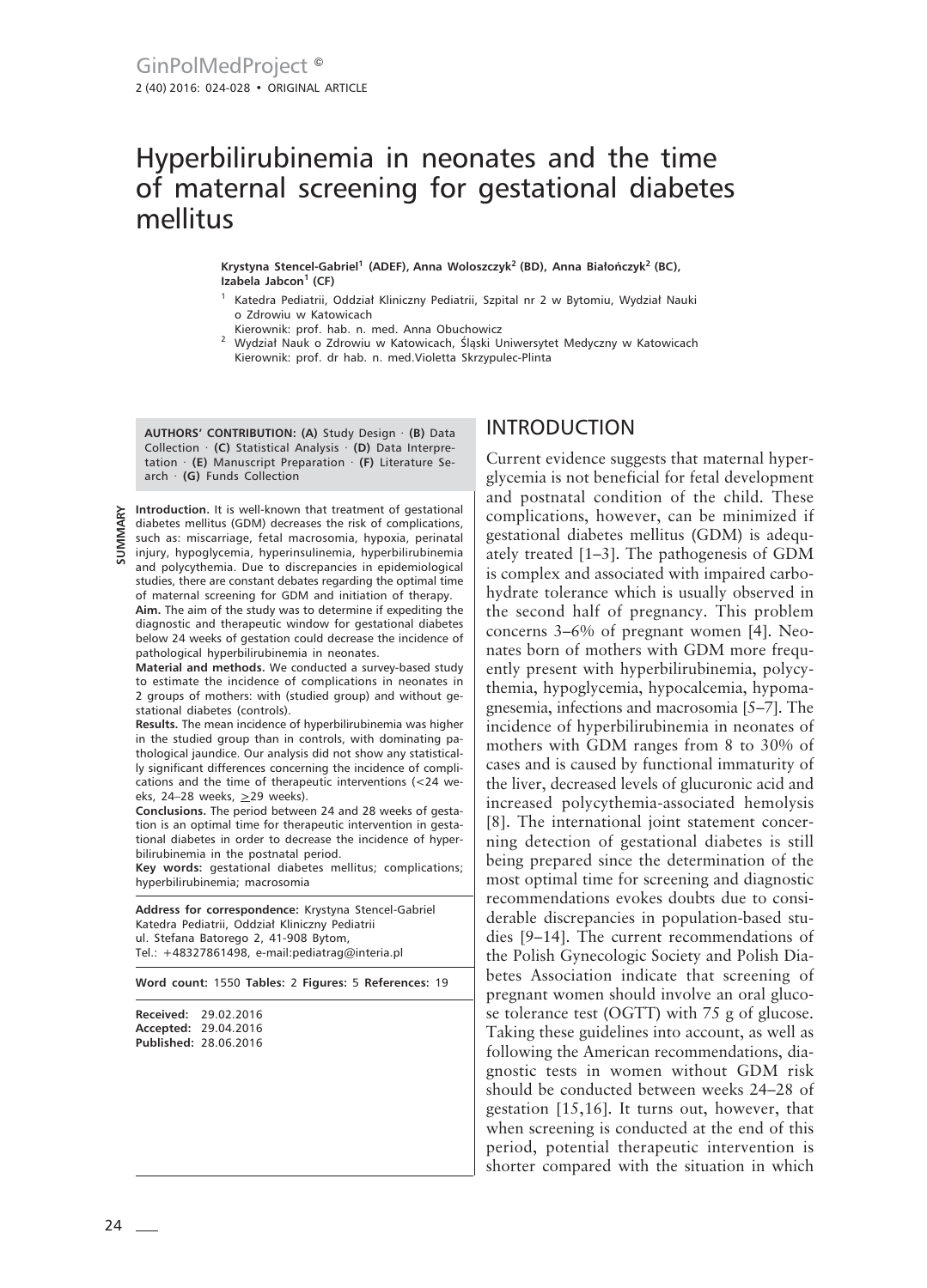diagnostic tests are conducted at the beginning of this period. Despite the fact that the probability of normal pregnancy, without maternal and fetal complications, declines with the duration of diabetes, it is assumed that early GDM diagnosis corresponds with a longer treatment period and normalization of blood glucose levels, which might minimize complications.

#### AIM

The aim of the study was to answer the question whether early diagnostic and therapeutic interventions (<24 week of pregnancy) could reduce the rate of neonatal complications and decrease the incidence of pathological hyperbilirubinemia. To do this, we conducted a retrospective analysis of medical histories of mothers and their children born between 2008–2010 in the Fifth Department of Gynecology and Obstetrics of the Second Specialist Hospital in Bytom of the Medical University of Silesia in Katowice, Poland. We characterized the group of women with GDM, conducted an obstetric assessment of this group and specified the influence of GDM on neonatal development and condition in the postnatal period. The study was conducted from March to April 2012.

## MATERIAL AND METHODS

The study included 100 women with gestational diabetes mellitus (mean age: 30, range: 19– 42). The investigation was based on the authorprepared questionnaire. It was initially validated on the basis of 10 medical histories of women and their children hospitalized in the Obstetrics Unit of the Department of Gynecology and Obstetrics. The control group included 100 women (mean age: 28, range: 17–38) with normal singleton pregnancies. None of the neonates from the investigated and control groups was hospitalized in the Neonatal Intensive Care Unit. All neonates had bilirubin levels monitored, starting from the determination of its level in the umbilical blood. The tests were conducted in the Laboratory of the Second Specialist Hospital in Bytom. The demographic characteristics and details from the obstetric interview as well as condition of neonates after birth for both studied and control groups are presented in Table 1. Based on typical criteria (bilirubin concentration, time and value of bilirubin increase), 2 groups were distinguished: physiological and pathological hyperbilirubinemia. On the basis of the manner of GDM therapy, the following subgroups were distinguished: G1– managed with diet and physical exercise, as well as G2 – managed with diet, exercise and insulin.

The data were analyzed in the STATISTKA software (StatSoft, Poznan 2010). The level of statistical significance was assumed at  $p < 0.05$ .

#### RESULTS

Hyperbilirubinemia was observed in both the studied group and controls in 42 neonates, with higher incidence in the former (1.5:1; 25% vs 17%, respectively) (Fig.1.). The mean bilirubin levels in the neonatal serum were similar in both groups (mean: 14.8 mg/dl vs 14.2 mg/dl; p>0.05). Two types of jaundice (physiological and pathological) were observed in both groups. Pathological jaundice was twice as common in the studied group as in controls  $(p=0.04)$  (Fig. 2). Cesarean section was more commonly indicated in GDM mothers (57% vs 32%) (Fig. 3), and all neonates were diagnosed with pathological jaundice.

The mother's age had no influence on the incidence of hyperbilirubinemia in either of the groups. Most mothers from both groups had secondary or higher education (79% vs 64%),



**Fig. 1.** Incidence of hyperbilirubinemia



**Fig. 2.** Incidence of physiological and pathological jaundice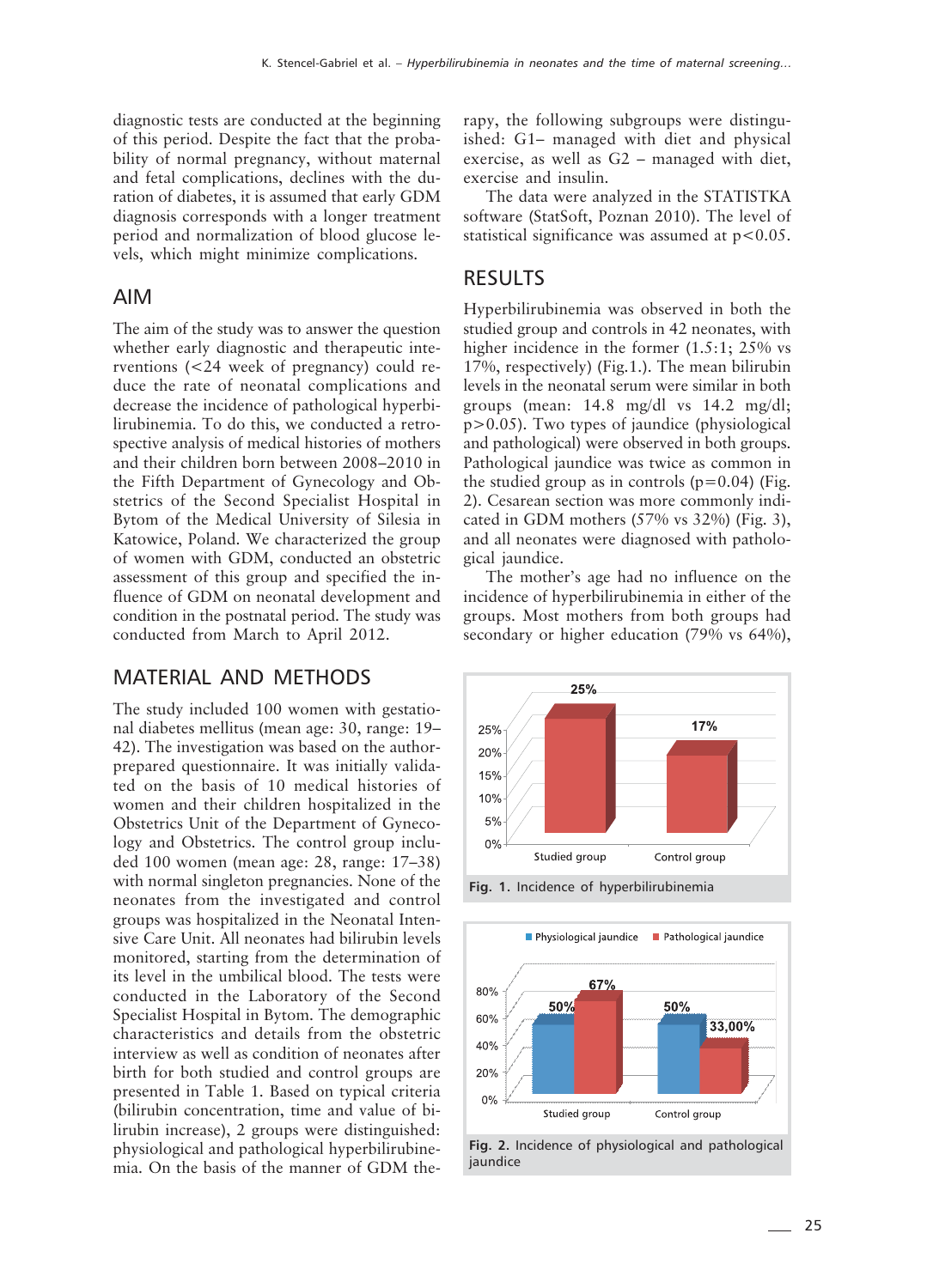but this variable did not affect hyperbilirubinemia. Neonates of pluriparas presented with jaundice nearly twice as often (26 vs 16). Neonates born of women with GDM G1 had hyperbilirubinemia nearly 3 times more frequently (18 vs 7) with a statistically significant prevalence of pathological jaundice  $(p=0.04)$ (Fig. 4). The GDM screening test conducted between weeks 24 and 28 was more often carried out in the control group (56 vs 44). The



**Fig. 3.** Frequency of natural deliveries and cesarean sections



**Fig. 4.** Incidence of pathological and physiological jaundice depending on the time of GDM treatment initiation



evaluation of the incidence of physiological and pathological jaundice depending on the time of diagnosis and initiation of therapy (<24 weeks, 24–28 weeks, ?29 weeks) revealed that in groups <24 weeks and ?29 weeks, physiological jaundice was more common than pathological jaundice. When, however, GDM was diagnosed between weeks 24–28, pathological jaundice was more common (55.60% vs 68.75%) (Fig. 4). In both studied and control groups, children were born between the 37th and 40th week of gestation. There was no relationship between the gestational age and pathological jaundice  $(p>0.05)$ . The average birth weight was similar in both groups. There were 4 and 5 neonates with birth weight >4,000 g in the studied group and in controls, respectively  $(p>0.05)$ (Fig. 5).

The condition of the neonates after delivery and signs of hypoxia were assessed on the Apgar scale. Apgar score of  $\leq$ 3 and  $\leq$ 7 did not increase the incidence of pathological jaundice. The analysis of the manner of nutrition (natural feeding, mixed feeding, formula) showed that natural feeding increases hyperbilirubinemia.

The analysis of overall complications as well as hyperbilirubinemia, macrosomia, hypoxia and indications for a cesarean section revealed no statistically significant differences depending on the time of GDM diagnosis and the manner of therapy (Table 2).

Positive urine culture was obtained in a total of 8 neonates, more frequently in the studied group ( $p < 0.05$ ).

# **DISCUSSION**

Hyperbilirubinemia can disturb fetal development at each stage. According to literature data, it occurs in 8–30% of neonates born of mothers with GDM [8]. The study presented above revealed that hyperbilirubinemia occurred in every 5th neonate, both in studied patients and in controls. In the studied group, the incidence reached 21% and was higher than in controls. The clinical efficacy of GDM therapy, assessed by the incidence of its complication, i.e. hyperbilirubinemia, occurred to be satisfactory. Pregnant women with GDM require specialist and close monitoring by an obstetrician and diabetologist in reference centers in order to decrease the incidence of hyperbilirubinemia below 15%. Pregnancy complicated with diabetes is a high-risk pregnancy. Effective treatment involves an adequate diet, engaging in physical exercise and, if necessary, using insulin [7,17].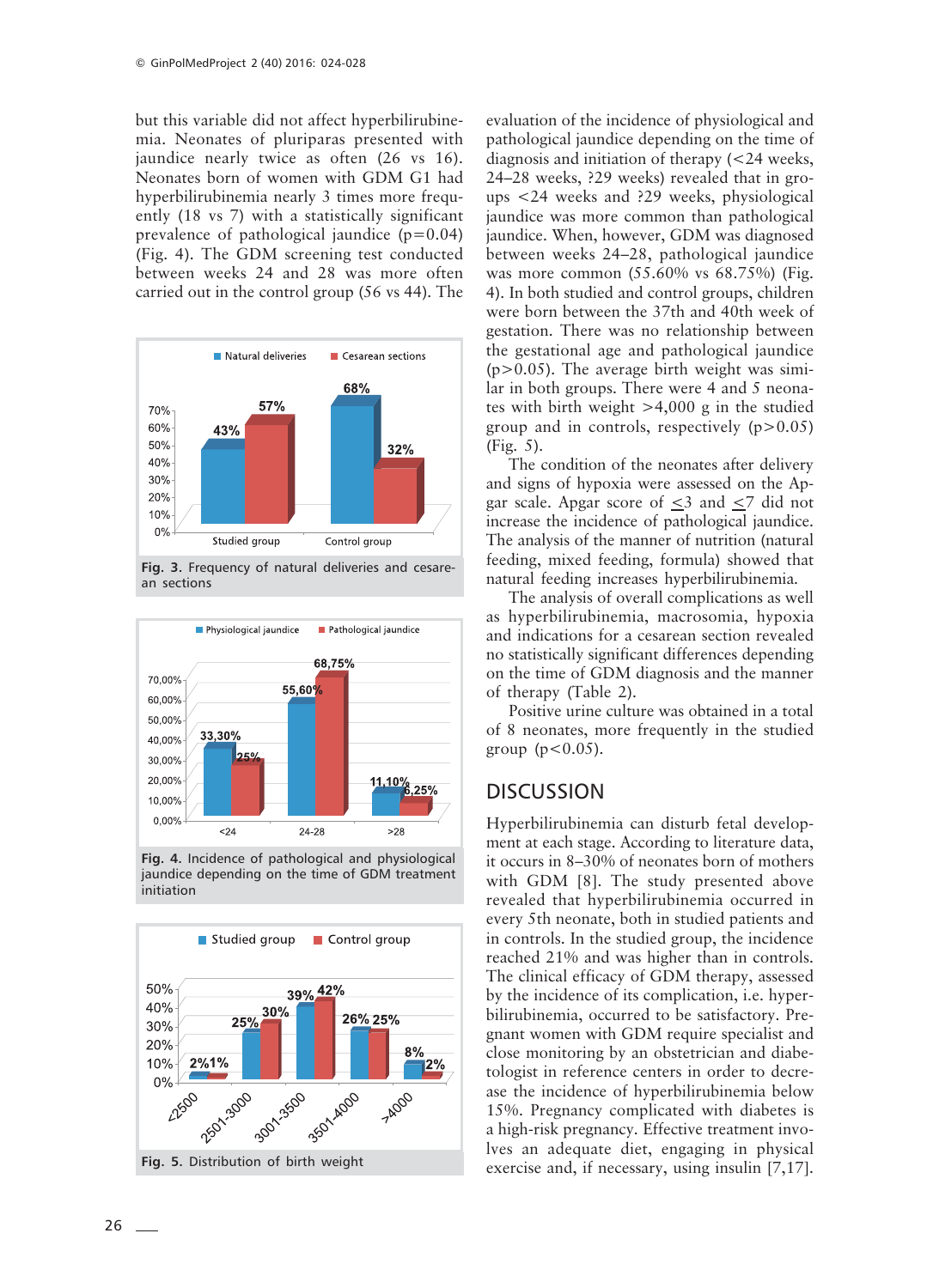It has been demonstrated that combined therapy (diet and insulin) decreases fetal complications [7,17,18]. The study presented above, however, has not shown any influence of combined therapy on decreasing the incidence of pathological hyperbilirubinemia.

Moreover, the investigation has not demonstrated that earlier initiation of GDM treatment would have a considerable influence on improving treatment efficacy as far as the incidence of hyperbilirubinemia is concerned. Children of women who started GDM therapy earlier presented pathological jaundice more rarely (not statistically significant). The optimal time for diagnosis and initiation of GDM treatment remains undefined. The study of Hillier et al. has shown that implementation of treatment before week 24 of gestation significantly reduces the risk of complications in women [16]. It has also been found that insulin sensitivity in women declines as pregnancy progresses and, therefore, the period between week 24 and 28 is the most optimal for GDM diagnosis [1,2,19]. However, this time period is considered as a period of variable sensitivity concerning GDM detectability and decreased efficacy of treatment

| <b>Tab. 1.</b> Characteristics and demo- |                         | Studied group   | Control group   |
|------------------------------------------|-------------------------|-----------------|-----------------|
| graphics of the studied group and        | Mother's age (17-42lat) | $30 (+/- 3.8)$  | $28 (+/- 5.7)$  |
| controls                                 | Secondary and higher    |                 |                 |
|                                          | education               | 79 (79%)        | 64 (64%)        |
|                                          | Miscarriage             | 17 (17%)        | 16 (64%)        |
|                                          | Oral glucose tolerance  |                 |                 |
|                                          | test 24-28 weeks        | 44 (44%)        | 56 (56%)        |
|                                          | Onset:                  |                 |                 |
|                                          | < 24                    | 36 (36%)        |                 |
|                                          | 24-28                   | 55 (55%)        |                 |
|                                          | >28                     | $9(9\%)$        |                 |
|                                          | Type of therapy:        |                 |                 |
|                                          | Diet                    | 71 (71%)        |                 |
|                                          | Insulin therapy         | 29 (29%)        |                 |
|                                          | Caesarean section       | 57 (57%)        | 32 (32%)        |
|                                          | Gestational age:        |                 |                 |
|                                          | 37 weeks                | 20 (20%)        | 13 (13%)        |
|                                          | 38 weeks                | 37 (37%)        | 36 (36%)        |
|                                          | 39 weeks                | 23 (23%)        | 25 (25%)        |
|                                          | 40 weeks                | 20 (20%)        | 26 (25%)        |
|                                          | Birth weight            | $3336q+/-0,382$ | $3260q+/-0,432$ |
|                                          | Respiratory disorders   | 7(7%)           | $1(1\%)$        |
|                                          | Hyperbilirubinemia      |                 |                 |
|                                          | physiological           | $9(9\%)$        | $9(9\%)$        |
|                                          | pathological            | 16 (16%)        | 8(8%)           |
|                                          | Apgar:                  |                 |                 |
|                                          | $0-3$ pkt               | $1(1\%)$        | $0(0\%)$        |
|                                          | $4-7$ pkt               | 6(6%)           | $1(1\%)$        |
|                                          | 8-10 pkt                | 93 (93%)        | 99 (99%)        |

**Tab. 2.** Relationship of the gestational age and initiation of therapy with GDM treatment considering overall complications, hyperbilirubinemia, macrosomia, hypoxia and cesarean section

| Gestational age<br>and initiation<br>of GDM treat-<br>ment | Overall complica-<br>tions*        |                     | Hyperbilirubine-<br>mia            |                     | Macrosomia                       |                   | Hypoxia                            |                   | <b>Cesarean section</b> |                   |
|------------------------------------------------------------|------------------------------------|---------------------|------------------------------------|---------------------|----------------------------------|-------------------|------------------------------------|-------------------|-------------------------|-------------------|
|                                                            | $**$<br>G <sub>1</sub><br>$n = 71$ | $G2***$<br>$n = 29$ | $**$<br>G <sub>1</sub><br>$n = 71$ | $G2***$<br>$n = 29$ | **<br>G <sub>1</sub><br>$n = 71$ | $G2***$<br>$n=29$ | $**$<br>G <sub>1</sub><br>$n = 71$ | $G2***$<br>$n=29$ | $G1$ **<br>$n = 71$     | $G2***$<br>$n=29$ |
| $<$ 24 weeks                                               | 15<br>(21, 12)                     | 8<br>(27, 58)       | 2<br>(2, 81)                       | (3, 44)             | (1, 40)                          | $\Omega$<br>(0)   | (2, 81)                            | (3, 44)           | 11<br>(15, 49)          | 5<br>(17, 24)     |
| 24-28 weeks                                                | 21<br>(29, 57)                     | 10<br>(34, 48)      | 8<br>(11,3)                        | 3<br>(10, 34)       | $\overline{2}$<br>(2, 81)        | (3, 44)           | (1, 40)                            | $\Omega$<br>(0)   | 17<br>(23, 94)          | 8<br>(27, 57)     |
| >29 weeks                                                  | 11<br>(15, 49)                     | 6<br>(20, 68)       | (1, 40)                            | $\Omega$<br>(0)     | $\overline{2}$<br>(2, 81)        | (3, 44)           | $\Omega$<br>(0)                    | (3, 44)           | 11<br>(15, 49)          | 5<br>(17, 24)     |
| p                                                          | >0.05                              |                     | > 0.05                             |                     | >0.05                            |                   | >0.05                              |                   | >0.05                   |                   |

\* Overall complications: (hyperbilirubinemia, macrosomia, hypoxia and cesarean section); \*\* G1 – treatment with diet and exercise; \*\*\* G2 – treatment with diet, exercise and insulin